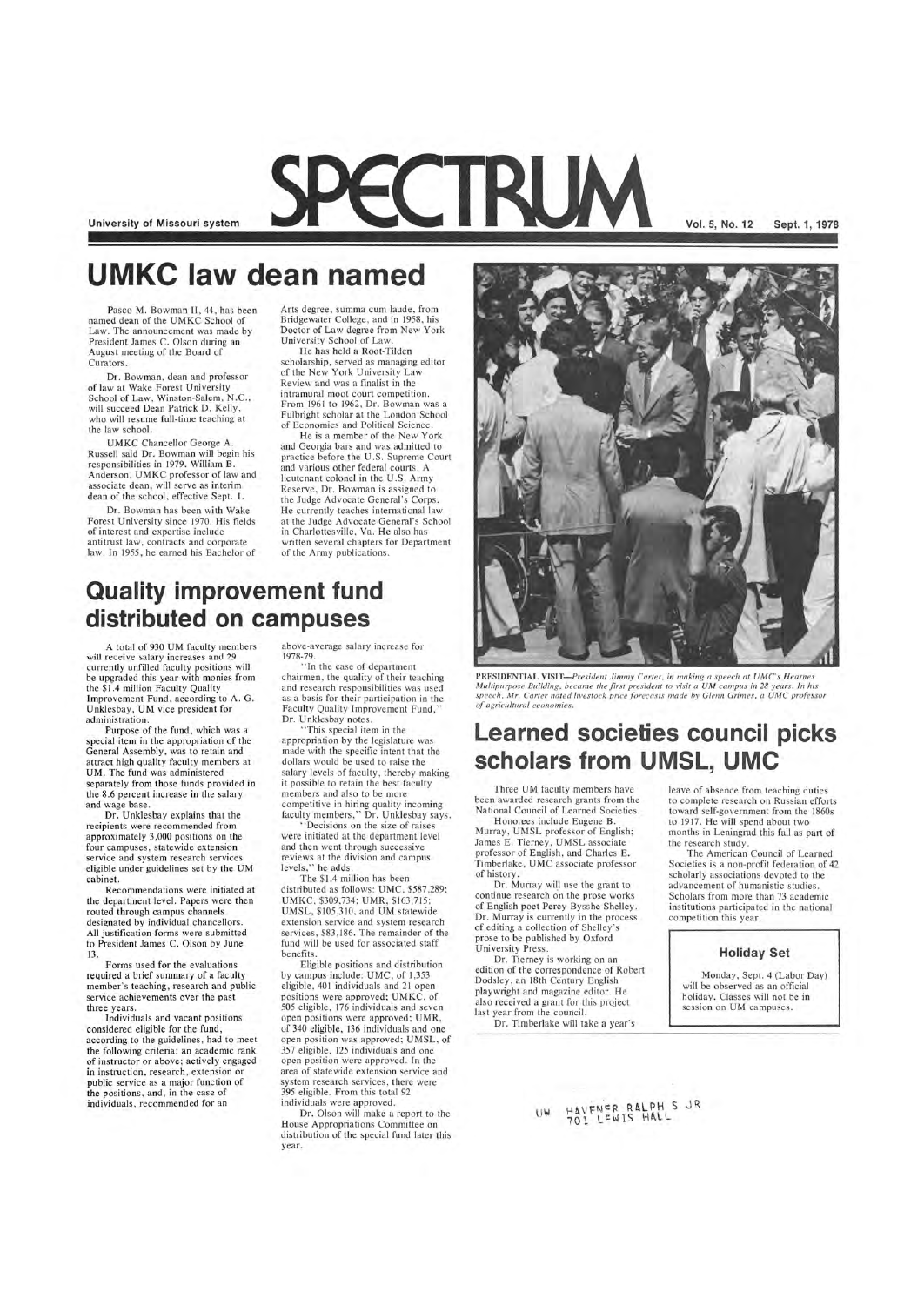## **Arnatt wins eighth award from group**

Ronald Arnatt, UMSL professor of music , has received his eighth award from the American Society of Composers, Authors, and Publishers (ASCAP).

The award, which includes a small stipend, is granted on the basis of the "unique prestige value of his writing catalogue. " ASCAP awards are usually given to prominent composers who do not realize large royalties from performances of their work.

> Chorus, and is a former director of music at Mary Institute and conductor of the Kirkwood Symphony.

"In the past the policy of the Finance Committee of the Board for voting proxies on securities held in the Retirement Trust and Endowment Funds has been guided principally by fiduciary considerations and in most cases led to voting for management. In recent years, however, there have been many more shareholder resolutions having significant political, economic,

Dr. Arnatt joined the UMSL faculty in 1968. In addition to teaching and directing UMSL choral activities, Dr. Arnatt continues to compose music mostly for organ and chorus. He is director and conductor of the Bach Society of St. Louis. He founded both the St. Louis Chamber Orchestra and



*Ronald Arnatt* 

### **Board's finance committee outlines policy on proxies**

At the Aug. 3 meeting in Kansas City, the UM Board of Curators' finance committee adopted the following new policy on the voting process regarding securities held in the Retirement Trust and Endowment Funds:

social, moral or legal implications, and this has resulted in a greater number of abstentions in the voting of proxies by University officials.

### **UM files suit on annexation**

UM has asked the St. Charles County Circuit Court to overrule a St. Charles County Court decision approving the annexation of 3,000 acres of University-owned property by Weldon Spring Heights.

While the basic mission of a University is to expand and transmit knowledge through research and teaching, rather than playing an active role in external issues, it does not appear inconsistent for the University to exercise shareholder responsibility by taking more selective positions on issues raised by shareholder resolutions.

" Therefore, as a matter of policy , the voting process will come under closer scrutiny. Rather than vote affirmatively or abstain from voting on resolutions that are ambiguous or not adequately justified, efforts will be extended to gain additional information. If this is not possible , or the information received proves to be unsatisfactory , the particular issue in question will receive a negative vote.'

The suit, filed by UM's legal staff on Aug. 16, asked the Circuit Court to declare the June 22 decision of St. Charles County Court illegal under Missouri law (Statute 80.030 RSMo.).

Under state law, UM's petition maintains that consent of the property owner is required when the property to be annexed consists of 10 acres or more of "unplatted and unsubdivided land" used for farming and horticultural purposes.

The petition by UM states that the

county court did not have the authority under Missouri statute to grant the petition, and the ruling is, therefore, unlawful and void.

UM further states the town 's petition to extend the boundaries of Weldon Spring Heights is unreasonable because the town contains less than 100 acres, the property purporting to be annexed contains over 3,000 acres and the town is not capable of providing municipal services to that size tract.

Associated with the annexation is the proposed sale of 7,230 acres of the Weldon Spring tract by UM to the Missouri Department of Conservation. The jointly-approved contract calls for UM to resolve the annexation question.

As part of our three-year goal to reestablish UM 's position for faculty salaries among Big 8 and Big 10 institutions, and to allow us to compete in the market place for other staff, we are seeking to increase the salary and wage base by 9.5 percent next year," Dr. Olson explained .

Noting the \$3.1 million increase being sought to help meet price rises in expense and equipment, Dr. Olson said the requested amount still will not keep pace with inflation over the last three years. In addition, he said that despite comprehensive energy savings programs, an additional \$1.3 million will be needed to offset rapidly rising fuel and utility costs.

health related programs at Columbia and Kansas City;

• \$1,583,300 for the repair and replacement of special equipment on all campuses;

In addition, the entire board took the following actions: • Approved a proposal to offer a

master of science degree in urban environmental geology at UMKC.

• Approved final plans and specifications for building a new athletic facility on the UMC football practice field on the Columbia campus. It will contain a weight room, women's locker room, classrooms and coaches's room.

• Rejected as too high a bid to build additional seating for handicapped persons at Memorial Stadium in Columbia. New bids will be sought on

the project.

• Rejected as too high bids to build a recreational area at the Kansas City campus. New bids will be sought, but the scope of the project will be scaled down at that time.

• Approved increasing the aggregate maximum lifetime benefit under the employees' medical benefits program from \$250,000 to \$500,000 per individual.

• \$4 million for physical plant improvements;

• Approved final plans and specifications for building an additional temporary structure south of the UMC Mathematics Computer Science Building to provide additional space for computer personnel now housed at the power plant on Stewart Road.

• \$3.6 million for energy conservation purposes;

renovations and rehabilitation of existing facilities, and

# **Curators OK plans for '79-80 budget**

• \$1.4 million for a parking facility on Hospital Hill in Kansas City.

With a vote of 6-2 , the UM Board of Curators approved on Aug. 3 plans for requesting state appropriations of about \$159 million for general operations for fiscal 1979-80, an increase of \$21.8 million over the current year.

Curators Robert A. Dempster of Sikeston and Marian Oldham of St. Louis voted against the request because it is based partially on a 5 percent increase in student fees.

The UM system also will seek an additional \$34 million in capital improvement funds for both revamping existing facilities and providing for new projects.

President James C. Olson said the total budget proposal of \$235 million-consisting of both state and non-state funds-is an increase of \$27 .8 million and would be used to:

• make further improvements in UM faculty and staff salaries, wages and benefits (\$15.8 million),

• meet rising costs of expenses and equipment (\$3.1 million),

• pay increased prices for fuel and utilities (\$1 .3 million), and

• improve programs on the four campuses (\$7.6 million).

"Due to an improved state appropriation, we were able to move forward this year in improving salaries and wages. It is important that the momentum we have gained be continued. "

Program improvements contained in the budget include:

• \$550,500 for opening and operating new facilities, including the nursing school and journalism school buildings at Columbia, the hazardous chemical storage facility at Rolla and the performing arts and law buildings at Kansas City.

• \$936, 100 for improving libraries on all campuses;

• \$1,628,600 for upgrading instruction on all campuses;

• \$816,500 for improvements to

• \$200,000 for the performing arts program at Kansas City;

• \$975,200 for

agriculture/engineering related programs at Columbia and Rolla;

• \$504,000 for improvements in staff benefits;

• \$200,000 for scholarships and fellowships on all campuses, and

• \$250,000 to expand labor studies programs on all campuses.

The \$27.8 million increase in the budget would be financed with the

requested \$21.8 million increase in state appropriations, \$2.1 million in student fees and \$3.9 million in other revenues and/or reallocations.

Dr. Olson said that although the \$2.1 million increase in student fee income (a 5 percent increase) has been built into the budget, exactly how the increase will be applied has not yet been determined. A decision will be made sometime this fall.

In addition to the general operating budget, Dr. Olson said a budget of about \$42.6 million for UMC hospital is being proposed for 1979-80. This is an increase of \$4.8 million over the current year.

Dr. Olson said the budget would be financed by \$12.5 million to be reque sted in state appropriations and \$30.1 million in non-state funds, primarily in patient care income.

The \$4.8 million increase would be used to finance an increase in salary and wage base-the same as for other UM personnel-as well as to meet rising expense and equipment costs and to provide program improvements in the neonatal intensive care unit, the Rusk Rehabilitation Center, the critical care unit and equipment replacement.

Dr. Olson said UM also would request the following state funds for programs operated by UM:

• \$2,045,904 for the Missouri Institute of Psychiatry, an increase of \$271,100;

• \$2,282,680 for the Missouri Kidney Program, an increase of \$136,400; and

• \$393,670 for the State Historical Society of Missouri, an increase of \$32,200.

Among the major capital improvement projects are:

• \$6.8 million to adjust facilities to accommodate handicapped students to comply with federal standards;

• \$7 .6 million for the Columbia heating plant to comply with environmental standards;

• \$4 million for a library storage facility ;

• \$2 .3 million for an animal science research complex ;

• \$2 million for additions,

An additional \$4.5 million also is proposed for UMC hospital improvements.

### **Dean emeritus dies Aug. 17**

Curtis L. Wilson, dean emeritus of the Missouri School of Mines and Metallurgy (now UMR), died Aug. 17 in Long Beach, Calif. at the age of 79.

The late Dr. Wilson served as chief administrator of the Rolla campus for 21 years. He retired in 1963. He was the author of a number of technical articles and co-author of the book, *The Metallurgy of Copper.*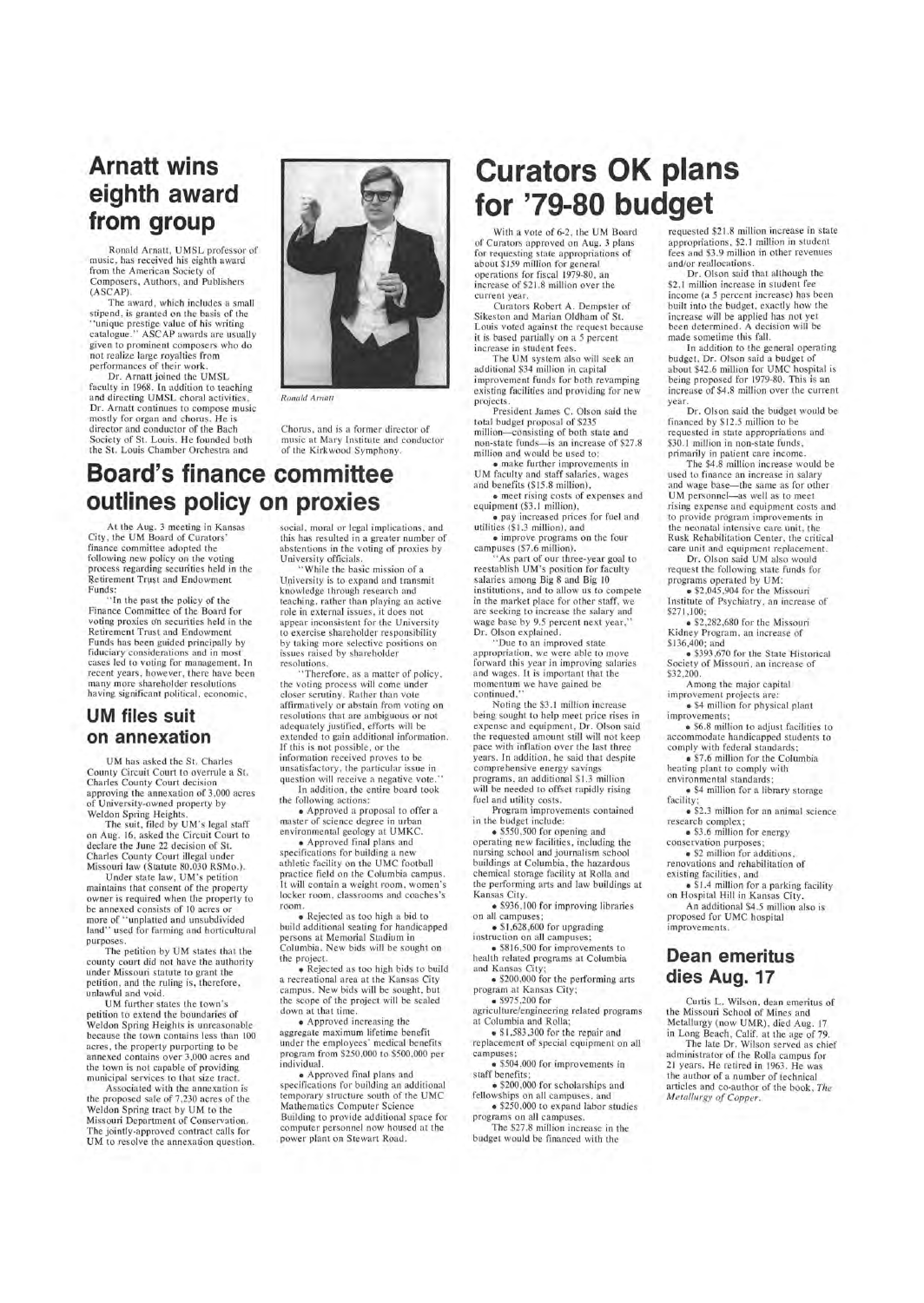# **Machine aids handicapped**

Most people take walking for granted. But for many victims of cerebral palsy, the process is complicated by the fact that when they extend a foot, the toe-rather than the heel-touches the ground first.

#### By Sally White

Three years ago, Edwin Carter, associate clinical professor of orthopedic surgery at St. Louis University, brought this fact to the attention of Lyle Rhea, UMR associate professor of mechanical engineering. Dr. Carter contended that if a machine could be designed to help re-train the leg muscles and tendons of cerebral palsy patients so that their heels would touch the ground first, the patients would be able to walk more normally.

Dr. Rhea, who teaches senior-level courses in mechanical engineering design, offered the project idea to his students. With the combined work of about five teams of students under the direction of Dr. Rhea, the unique machine has been developed and delivered to the St. Louis orthopedic surgeon.

projects," Dr. Rhea explains. " This is the third one we 've done that is handicap-related. Our first was creating a device to help a 90 percent disabled individual who lives in Union to move around in his own home. The second one was a bicycle-type exercise machine that is being used by the Rolla Regional Diagnostic Clinic.

The cost of the machine , excluding labor, was about \$400, according to Dr. Rhea. Some of the material was supplied by UMR's mechanical engineering department budget. The rest of the money was donated.

"There are not enough therapists available to give all the therapy needed ," Dr. Carter explains. " We hope this machine will multiply the therapists' ability to treat cerebral palsy patients.

"Throughout the time I've taught this course, the students have completed about 200 different

*(Ms. White is an information specialist at UMR.)* 



An exercise machine, designed and built by UMR students, is tested by Jim Lambright, *left, son of Edwin Carter, M.D., center. The project was under the direction of Lyle Rhea, right , associate professor of mechanical engineerin g . The machine was created to help Dr. Carter's cerebral palsy patients learn how to walk more easily.* 

• The program is not always advantageous in the short-run. In fact, getting into the program on a short-term basis could result in significant penalties resulting from early withdrawal

A project such as the exercise machine for cerebral palsy victims not only calls for knowledge and ingenuity on the part of students, but also special qualities on the part of the instructor. Dr. Rhea not only directed and supervised the design and building of the machine, but also came up with the materials used.

are authorized by UM to sell tax-deferred annuities, and thus have premiums deducted from the paychecks of participating UM employees.

# **Complexities of tax-deferred annuities explained**

#### By George Golson

Mike Reese, manager of UM staff benefits, has some sage advice for employees thinking about buying annuities in the tax-deferred annuity program authorized by the University.

> In addition, early withdrawal can be financially detrimental. According to Mr. Reese, this could result not only in the employee realizing no return on investment, but also not getting back the full amount of contributions.

Although he is a strong believer in the benefits to be gained through the program, Mr. Reese offers these suggestions to prospective participants who want to avoid pitfalls:

• The tax-deferred annuity program is best viewed as a long-range retirement program to supplement UM and Social Security retirement plans.

• A desire to "beat the tax collector" definitely should not be the reason for taking part in the program, although some federal income tax advantages may be gained by long-term

#### **Data available**

Mr. Reese cautions that both buyer and seller should take care at the time of purchase of an annuity to avoid any misunderstandings later.

Information on load charges, interest paid and cash values of annuities sold by 21 participating companies recently was gathered by Mr. Reese in a survey. These data are available for inspection by UM employees at campus staff benefits offices.

participation which delays drawing benefits until after retirement.

• Make sure there is a clear understanding of the type of contract being purchased, thus avoiding possible disappointments.

Since last December, Mr. Reese has held sessions on all four campuses about the tax-deferred annuity program. Approximately 2,500 UM employees currently are signed up for the plan.

The program began at UM in 1966. Twenty-six insurance companies

Exactly what is a tax-deferred annuity plan?

"It is a method established by the Internal Revenue Service to encourage employees to save for retirement," Mr. Reese explains. " It does this by allowing employees to have excluded from their current taxable income, by salary reduction, a limited amount of money and to defer the receipt of that money until a later date for taxable purposes. Income generally would not begin until retirement. " Income from an annuity is taxable on receipt. If received after retirement, the income generally is subject to a lower tax rate than would have been the case during working years. If received before retirement, the tax rate may be higher because the employee probably is in a higher bracket. That's a reason Mr. Reese says entry into the

#### **A glossary of terms**

#### Tax-Deferred Annuity:

A plan approved by the Internal Revenue Service whereby employees can have excluded from current taxable income a limited amount of money and defer the receipt, and thus the income tax, of this money to a later date.

#### Fixed Annuity:

A contract guaranteeing a certain rate of return. Premiums are usually invested

by company in such fixed-dollar obligations as

#### mortgages or bonds.

Variable Annuity: A contract which mayor may

not guarantee a certain rate of return. Premiums normally are

program is most favorable on a long-range basis.

The reason for this is the heavy "load" charges applied by some companies to pay sales commissions and other administrative costs. While load charges vary between companies, the charges assessed may be higher for invested in a mixed portfolio of

common stocks and bonds. Retirement Income Contracts:

Annuity contracts with " incidental life insurance." Cost of the life insurance under these contracts is taxable at the time salary reductions are made .

#### Load Charges:

Charges made by a company against annuity premiums to pay sales commissions and certain administrative costs. Portability:

Refers to the transfer of a tax-deferred annuity contract from place to place and from employer to employer.

some companies in the earlier years.

Current and guaranteed interest paid by companies on fixed annuities also vary. Fixed annuities provide a fixed return on the investment, as contrasted with a fluctuating return on variable annuities.

. 'Misunderstandings usually result

(continued on next page)